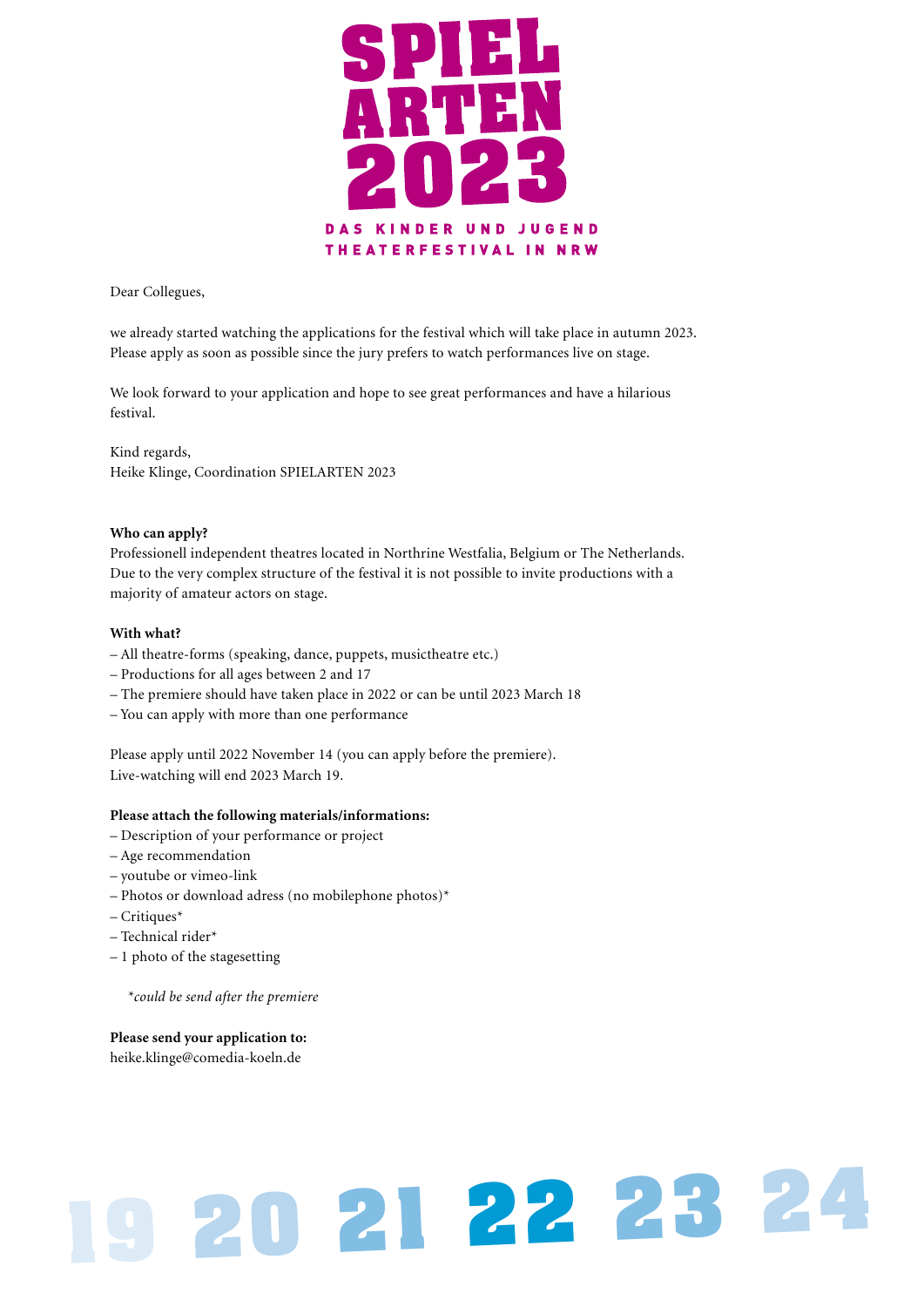

## **APPLICATION SPIELARTEN 2023 PAGE 1/2**

| Measure of stage: |
|-------------------|
|                   |

| How many technicians do you need for your show? |  |
|-------------------------------------------------|--|
| Time needed for deconstruction                  |  |